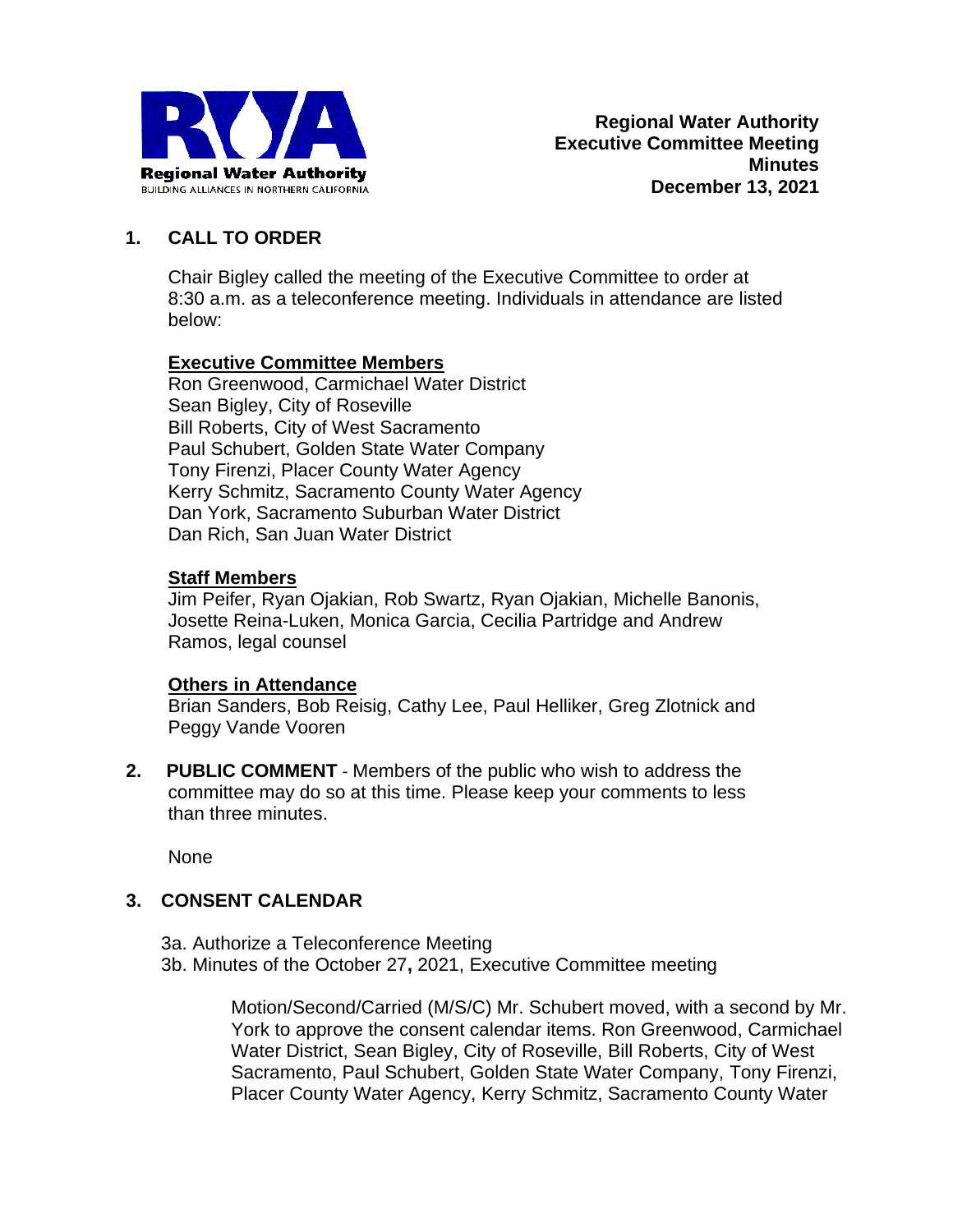Agency, Dan York, Sacramento Suburban Water District and Dan Rich, San Juan Water District voted yes.

#### **4. 2021 AUDIT REPORT**

Ms. Vande Vooren reported that there are two documents issued by Gilbert Associates for the 2021 RWA audit, a financial statement, and required communications. She gave a brief overview of the audit with a clean opinion report this year. Management provided all documents requested, there were no new accounting policies adopted, no audit adjustments and no findings to report. The Management's Discussion and Analysis gives an overview of any changes that occurred during the year and provides future forecasting explanations of why items went up and down. She gave highlights of the Financial Statements, Pension Liability, the Statement of Revenues and Expenses and the Cash Flow Statement.

M/S/C Mr. Greenwood moved, with a second by Mr. Roberts to recommend RWA Board acceptance of the 2021 RWA Financial Audit Report. Ron Greenwood, Carmichael Water District, Sean Bigley, City of Roseville, Bill Roberts, City of West Sacramento, Paul Schubert, Golden State Water Company, Tony Firenzi, Placer County Water Agency, Kerry Schmitz, Sacramento County Water Agency, Dan York, Sacramento Suburban Water District and Dan Rich, San Juan Water District voted yes.

# **5. ANNUAL REVIEW OF RWA INVESTMENT POLICY 500.2 AND OTHER POST EMPLOYMENT BENEFITS (OPEB)**

Mr. Peifer said that accounting standards require investment policies and associated investment's selections be reviewed annually. There are no recommended changes to the policy.

Ms. Reina-Luken said that this review is in accordance with our annual audit. She provided information on our current investment strategies and how they are managed.

M/S/C Mr. Firenzi moved, with a second by Mr. Roberts to recommend no changes to Policy 500.2 and/or OPEB investment portfolio to the RWA Board of Directors. Ron Greenwood, Carmichael Water District, Sean Bigley, City of Roseville, Bill Roberts, City of West Sacramento, Paul Schubert, Golden State Water Company, Tony Firenzi, Placer County Water Agency, Kerry Schmitz, Sacramento County Water Agency, Dan York, Sacramento Suburban Water District and Dan Rich, San Juan Water District voted yes.

### **6. BUREAU OF RECLAMATION MEMORANDUM OF AGREEMENT (MOA)**

Ms. Banonis said that the proposed Memorandum of Agreement (MOA) is for the completion of the Sacramento Regional Water Bank project with shared costs between Reclamation and RWA members that are participating in the subscription program. The document envisions moving toward completion of feasibility, analysis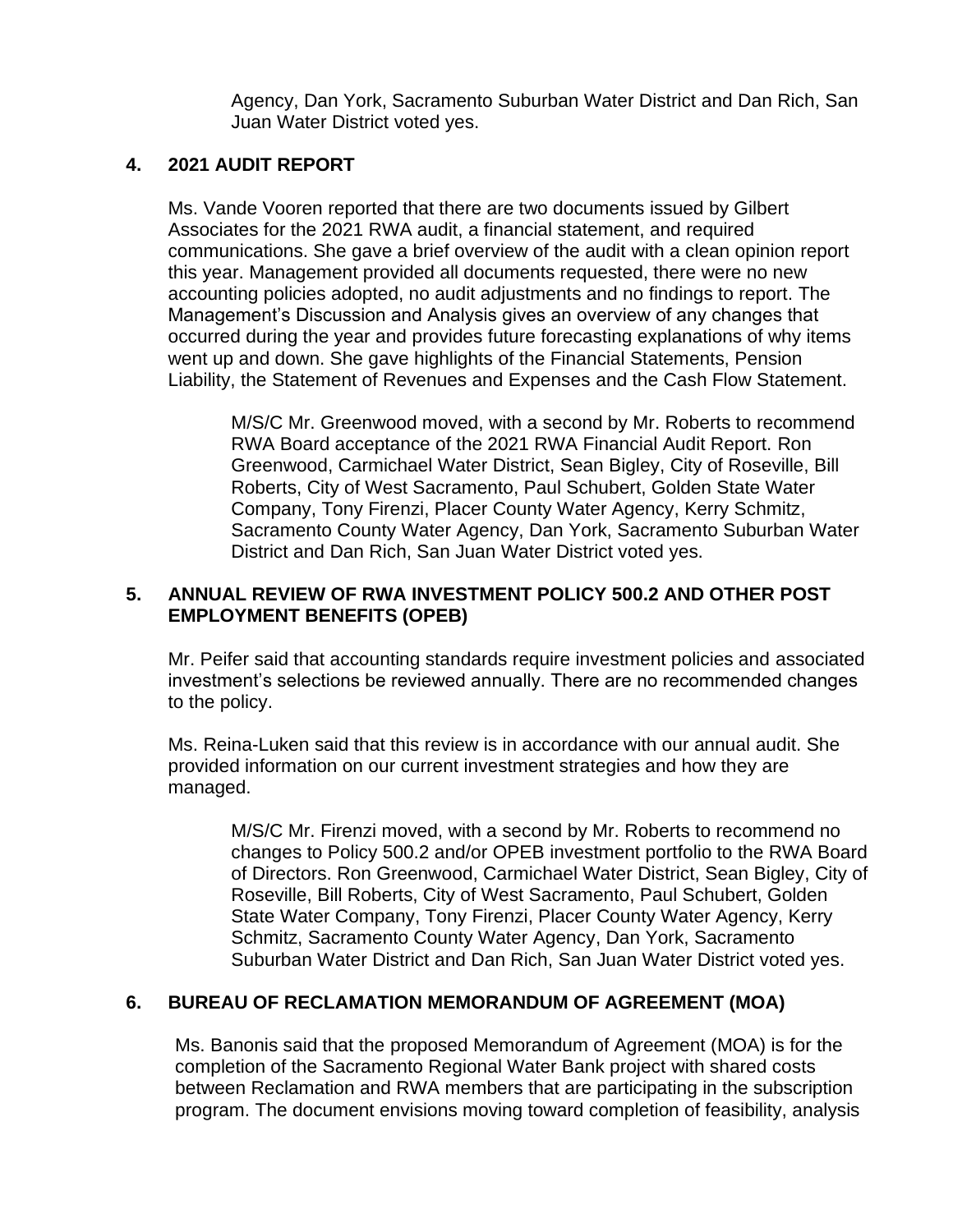and environmental compliance activities for the water bank and outlines the steps to take. After Reclamation recommends a project for approval to the Commissioner's Office, it is then sent to the Office of Management and Budget, and then goes to Congress to set an appropriations limit on the project. The MOA calls for the joint development of a federally acknowledged water bank for water supply reliability and defines the roles and responsibilities of the parties and how to track costs. Technical modeling work that was done by RWA will be put up as a cost share component. The MOA is part of an administrative process to move the contributed funds agreement process forward. RWA will be serving in the capacity of representative for participating agencies. A draft project management plan may be available to provide additional information before the January RWA Board meeting.

M/S/C Mr. Schubert moved, with a second by Mr. York to recommend approval of the Bureau of Reclamation MOA to the RWA Board of Directors. Ron Greenwood, Carmichael Water District, Sean Bigley, City of Roseville, Bill Roberts, City of West Sacramento, Paul Schubert, Golden State Water Company, Tony Firenzi, Placer County Water Agency, Kerry Schmitz, Sacramento County Water Agency, Dan York, Sacramento Suburban Water District and Dan Rich, San Juan Water District voted yes.

### **7. REGIONAL EMERGENCY PREPAREDNESS PROGRAM**

Mr. Peifer said that some RWA members have expressed an interest in sharing the costs of a Regional Emergency Preparedness Program (REPP) to support improved coordination and develop an approach that accounts for risks and responses at a regional scale. There is member interest to engage the services of a consultant to help guide us through the process to provide recommendations to those interested RWA members on how to integrate and coordinate member capabilities, alleviate risks and limitations, and create a unified incident response command. This is proposed as a subscription program.

Ms. Banonis explained that this would be a process where a more regional approach can be taken to planning and evaluating risks to evaluate resource sharing in the event of an emergency. The first effort would be to gather information and conduct a facilitated seminar to assess coordinating member capabilities and finding areas for improvement. From the information, a recommendation for further action would be created. The proposed draft REPP Subscription Program Agreement is for discussion and approval.

M/S/C Mr. Schubert moved, with a second by Mr. York to recommend to approve the Regional Emergency Preparedness Program Agreement. Ron Greenwood, Carmichael Water District, Sean Bigley, City of Roseville, Bill Roberts, City of West Sacramento, Paul Schubert, Golden State Water Company, Tony Firenzi, Placer County Water Agency, Kerry Schmitz, Sacramento County Water Agency and Dan York, Sacramento Suburban Water District voted yes. Dan Rich, San Juan Water District abstained.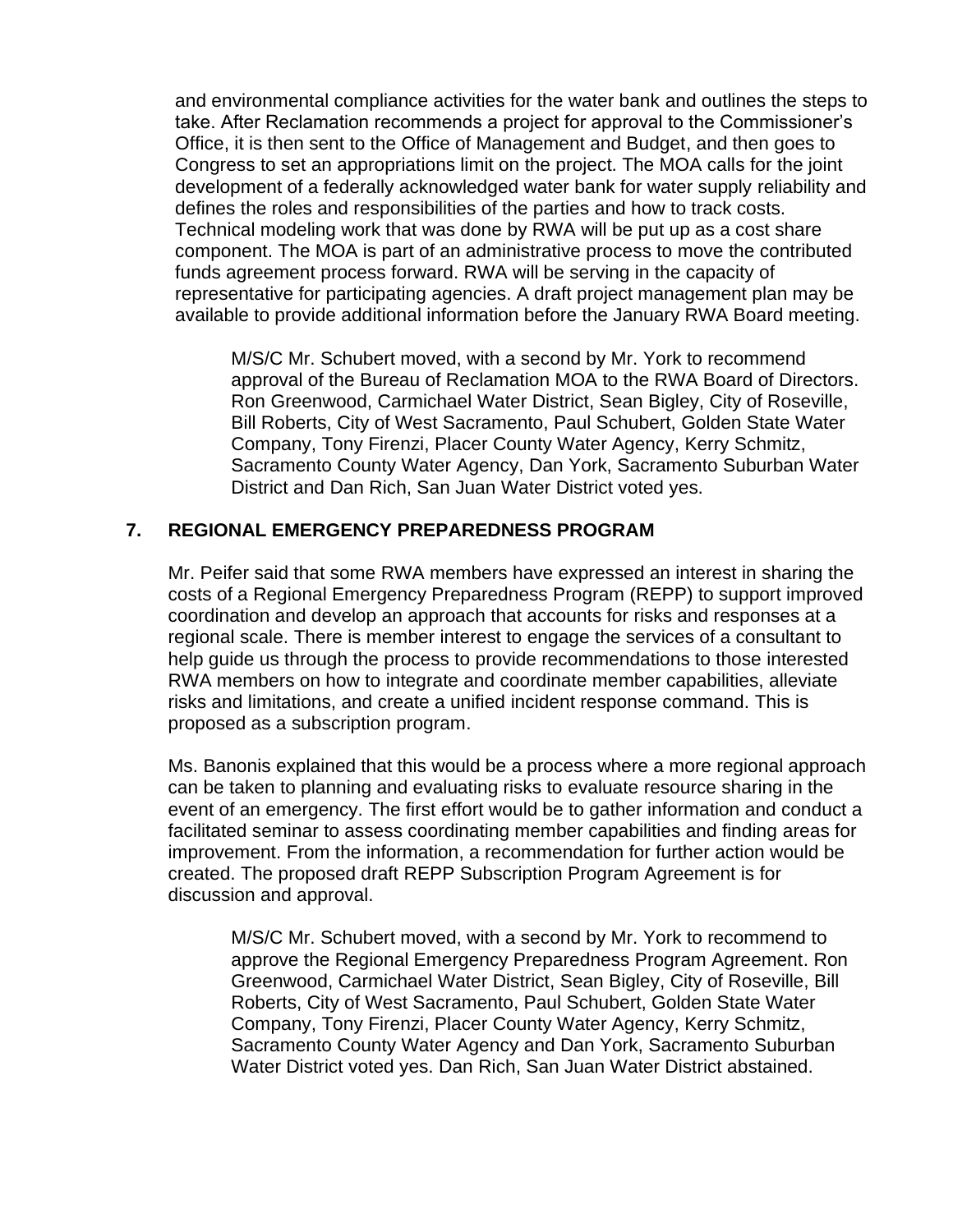# **8. STATE WATER BOARD EMERGENCY RULEMAKING: WASTEFUL WATER USE**

Mr. Ojakian reported that the State Water Resources Control Board (SWB) has initiated the process under emergency rule making to prohibit certain wasteful water uses. The wasteful water uses include but are not limited to irrigating after a measurable rain event, using water in a non-recycling water fountain, washing cars without a shutoff on the hose, hosing down sidewalks and hardscapes. Additionally, the rule making would limit the ability of homeowners' associations (and similar organizations) from requiring certain landscape maintenance as well as cities and counties from issuing fines for not maintaining certain outdoor landscape. One of the additional benefits that the notice highlights is "increased drought awareness and shared sense of responsibility among urban water users." He said that we are already doing these things under Water Efficiency and suggested the RWA Executive Committee take a support position, with a recommendation that the rule making be adjusted to avoid adverse impacts of urban trees.

M/S/C Mr. Roberts moved, with a second by Ms. Schmitz to take a position of support on the State Water Board Emergency Rulemaking. Ron Greenwood, Carmichael Water District, Sean Bigley, City of Roseville, Bill Roberts, City of West Sacramento, Paul Schubert, Golden State Water Company, Tony Firenzi, Placer County Water Agency, Kerry Schmitz, Sacramento County Water Agency, Dan York, Sacramento Suburban Water District and Dan Rich, San Juan Water District voted yes.

# **9. LEGISLATIVE/REGULATORY UPDATE**

Mr. Ojakian reported that bills related to indoor water use efficiency standards are expected to be heard in the Assembly in January. It is possible that bills will be introduced related to turf prohibitions and water energy nexus. There is a projected budget surplus in the coming budget year (2022-2023), and there is reason to believe that individual members will have an ability to advocate for specific funding in their respective districts. He is working to get a portion of the budget surplus for water resilient infrastructure, specifically infrastructure necessary for implementation of the water bank.

A Special Board meeting is expected to be scheduled in January to update the RWA Board on water use legislation and the regulatory/rulemaking process.

### **10. WATER QUALITY AD HOC COMMITTEE**

Chair Bigley will appoint members to a Water Quality Ad Hoc Committee.

### **11. JANUARY 13, 2022 RWA BOARD MEETING AGENDA**

M/S/C Ms. Schmitz moved, with a second by Mr. Roberts to approve the January 13, 2022 proposed RWA Board Meeting agenda. Ron Greenwood, Carmichael Water District, Sean Bigley, City of Roseville, Bill Roberts, City of West Sacramento, Paul Schubert, Golden State Water Company, Tony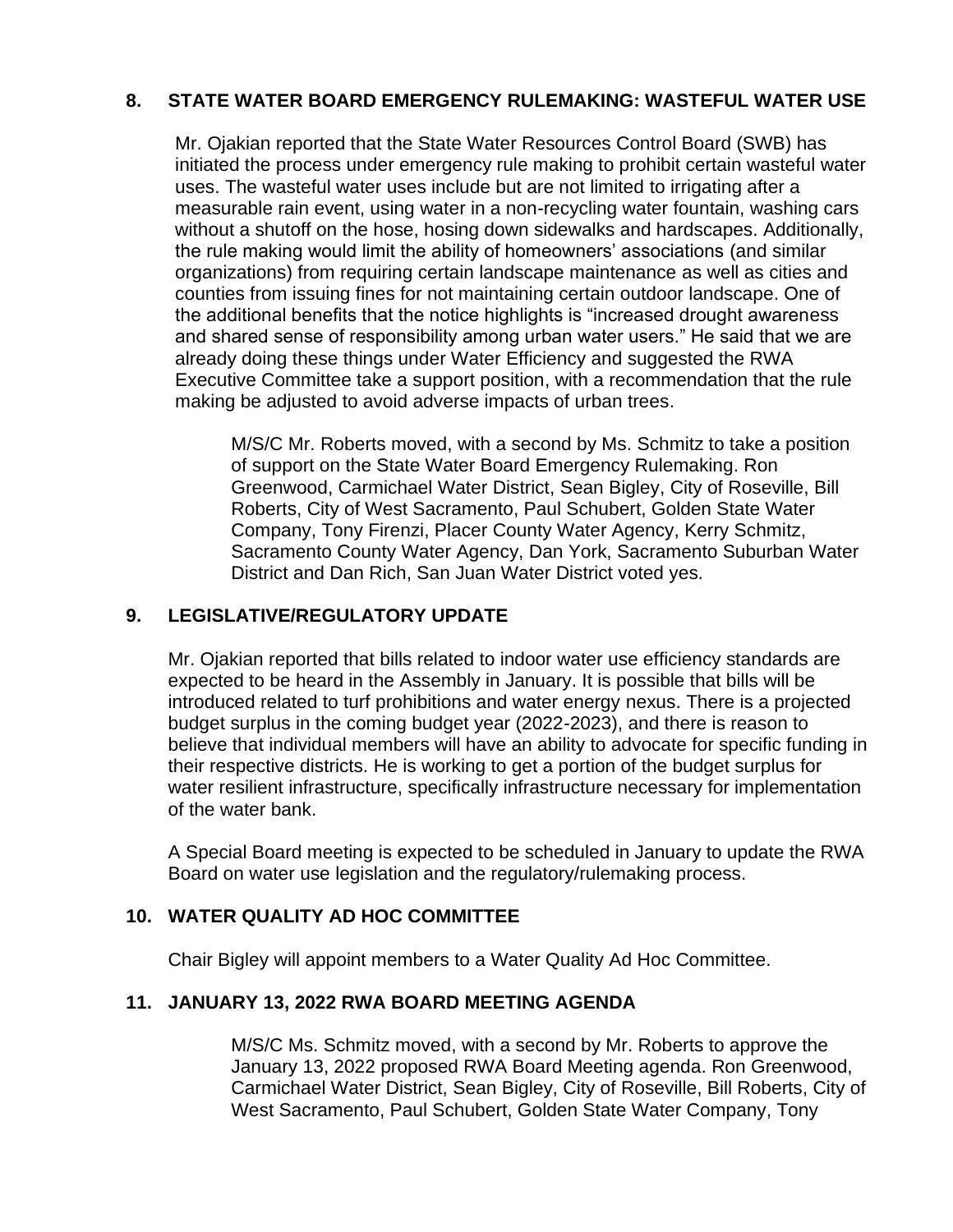Firenzi, Placer County Water Agency, Kerry Schmitz, Sacramento County Water Agency, Dan York, Sacramento Suburban Water District and Dan Rich, San Juan Water District voted yes.

# **12. EXECUTIVE DIRECTOR'S REPORT**

Mr. Peifer asked for feedback from the Executive Committee on in-person meetings versus teleconference meetings. Facilitating integrated meetings that include inperson and teleconference participation are challenging and require additional audio and visual resources. It was noted that some agencies are restricting employees from attending in-person meetings at this time.

RWA staff attended the ACWA Fall Conference in-person and met with representatives of other agencies, including the Metropolitan Water District. Staff will be attending the ACWA Spring Conference, 2022 Cap-to-Cap in Washington, DC, and Bureau of Reclamation Water Users Conference in January.

At the December SGA Board meeting, the vote was affirmative to support the recommendation from the RWA Executive Committee to amend the Executive Director's employment agreement.

The staff cost of living allowances (COLA) will run 6.9% this year and will be a shared expense with SGA. This is higher than typically budgeted for COLA and may affect the next budget.

### **13. DIRECTORS' COMMENTS**

Mr. Greenwood reported that Carmichael Water District is going through a 2 x 2 committee study for feasibility of a merger with Sacramento Suburban Water District. He said that the district is constructing a new storage tank.

Mr. Roberts said that the City of West Sacramento is discussing alternative water supplies with the City of Sacramento. They will be moving into a new Corporation Yard next spring.

Mr. Firenzi said that Brent Smith retired a week ago and Jeremy Shepherd has been named as the Director of Technical Services for Placer County Water Agency.

Ms. Schmitz said that tomorrow Sacramento County will take action on three GSPs.

Mr. York reported that a Sacramento Suburban Water District board member resigned November 15<sup>th</sup>. Several qualified candidates have applied for the position.

Chair Bigley said that it has been his pleasure to serve as 2021 Executive Committee Chair.